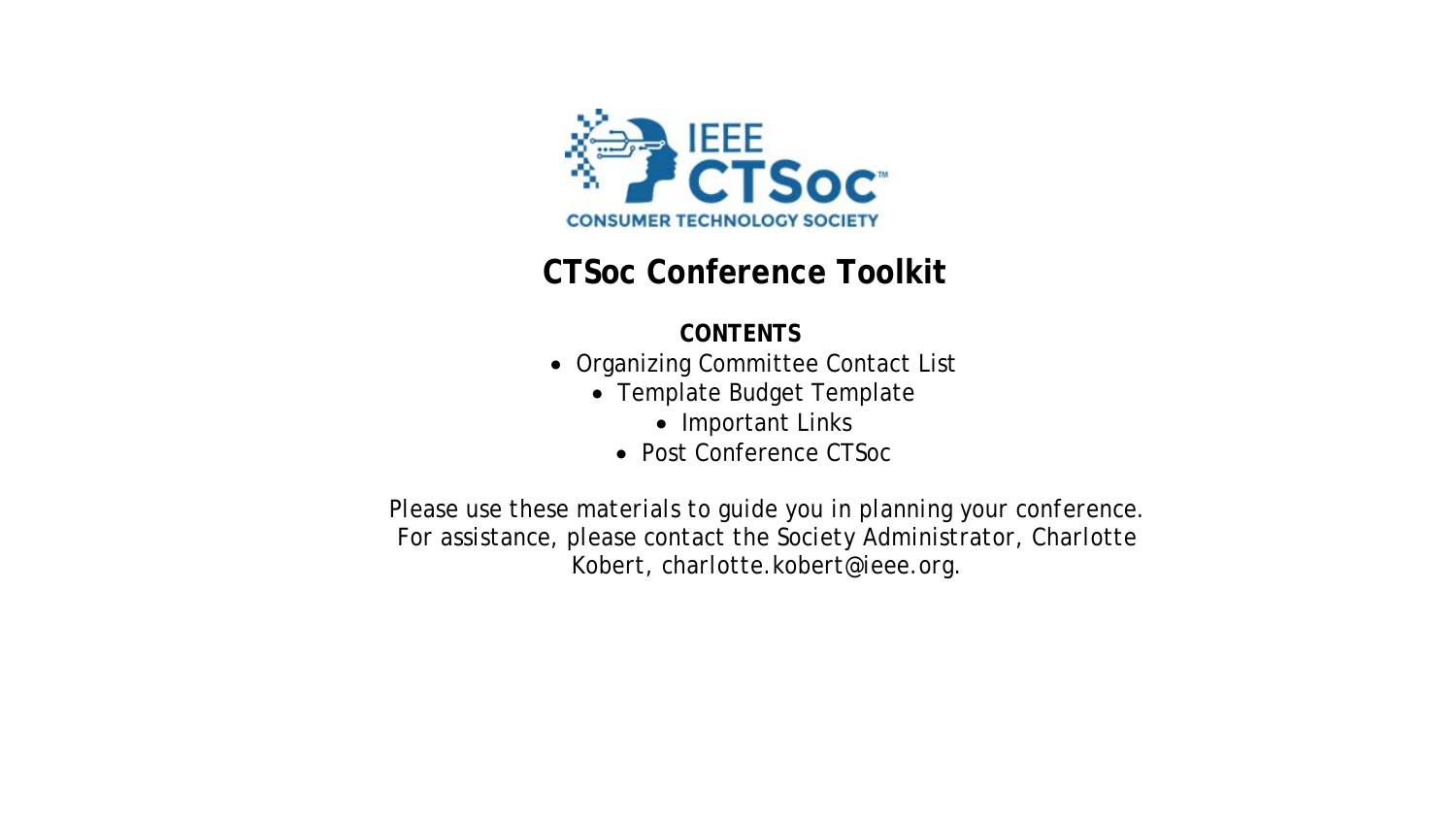#### **Note to Organizers**

Please note these requirements:

- 1. You must have a mandatory meeting to kick off the conference planning. Attendees required are the conference Executive Chair, the Finance Chair, and the TPC Chair. If you have a Local Arrangements Chair, their attendance is also required.
- 2. Members of the conference organizing committee are not permitted to enter or sign any contracts on behalf of IEEE or CTSoc, unless the CTSoc VP of Conferences and President have been consulted.
- 3. If you started work prior to the contract being signed, please let the CTSoc know know so that IEEE Legal can be informed.

### **1. Forms**

Conference Application: [https://www.ieee.org/conferences/organizers/conf-app.html.](https://www.ieee.org/conferences/organizers/conf-app.html) For records purposes for CTSoc Conferences, the Society Administration will submit this form.

Compliance Form (must be completed by the **Conference Executive Chair(s)** and **Conference Finance Chair)**: <https://www.ieee.org/about/compliance/conflict-of-interest/coiandpob.html>

Note: Where it says to select one of the following group names, please select: *Conference Business Operations*Publication Form (must be completed by the **Publications Chair** after application is approved). For records for CTSoc Conferences, the Society Administration will submit this form: <https://www.ieee.org/conferences/organizers/conf-app.html?appName=Publication>

## **2. Committee**

Complete the following document and send it to your CTSoc Society Administrator, Charlotte Kobert, charlotte.kobert@ieee.org: Conference Organizing Committee Contact List (the link to an OC Committee Contact List template can be found on the Information for Conference Chairs page)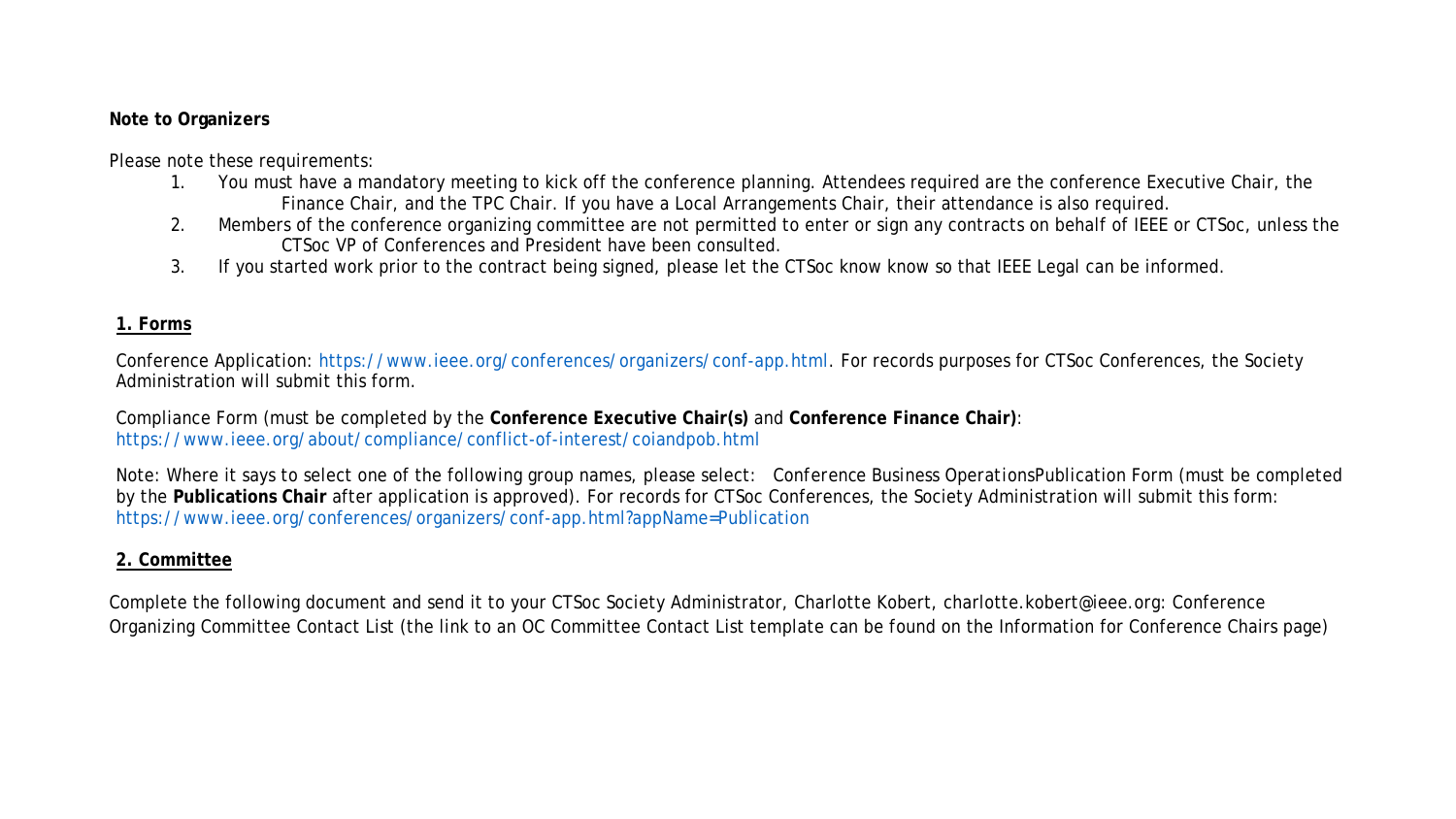#### **3. Budget**

#### Complete the [Budget Template](https://drive.google.com/file/d/1Y1fP83Gm3qO4FQq6kL0RuQvg6G4MnspA/view?usp=sharing)

- 1. Please look and specify the currency used in the conference budget in box and an indicative exchange rate in.
- 2. After entering your expenses and revenue, please look at the tab labeled "Summary". CTSocr equires a 20% surplus. If you are below 20%, please revisit your expenses, or consider raising your registration fees.
- 3. Regarding registration vendors, you are welcome to use your own. IEEE typically uses Cvent. CTSoc typically uses EDAS.

If you plan to use Cvent or EDAS, please contact CTSoc Administrator for current costs.

#### **4. Web Site Requests**

Typically CTSoc Conferences are responsible for their own conference websites. If you need assistance with this contact the Society Administrator.

#### **5. Kick-off Meeting**

Schedule your Mandatory Kick-off Meeting to clarify roles and responsibilites, and the action points for all. |This meeting should include the following: Conference Executive Chair Conference Finance Chair Local Arrangements Char CTSoc Society Administratior